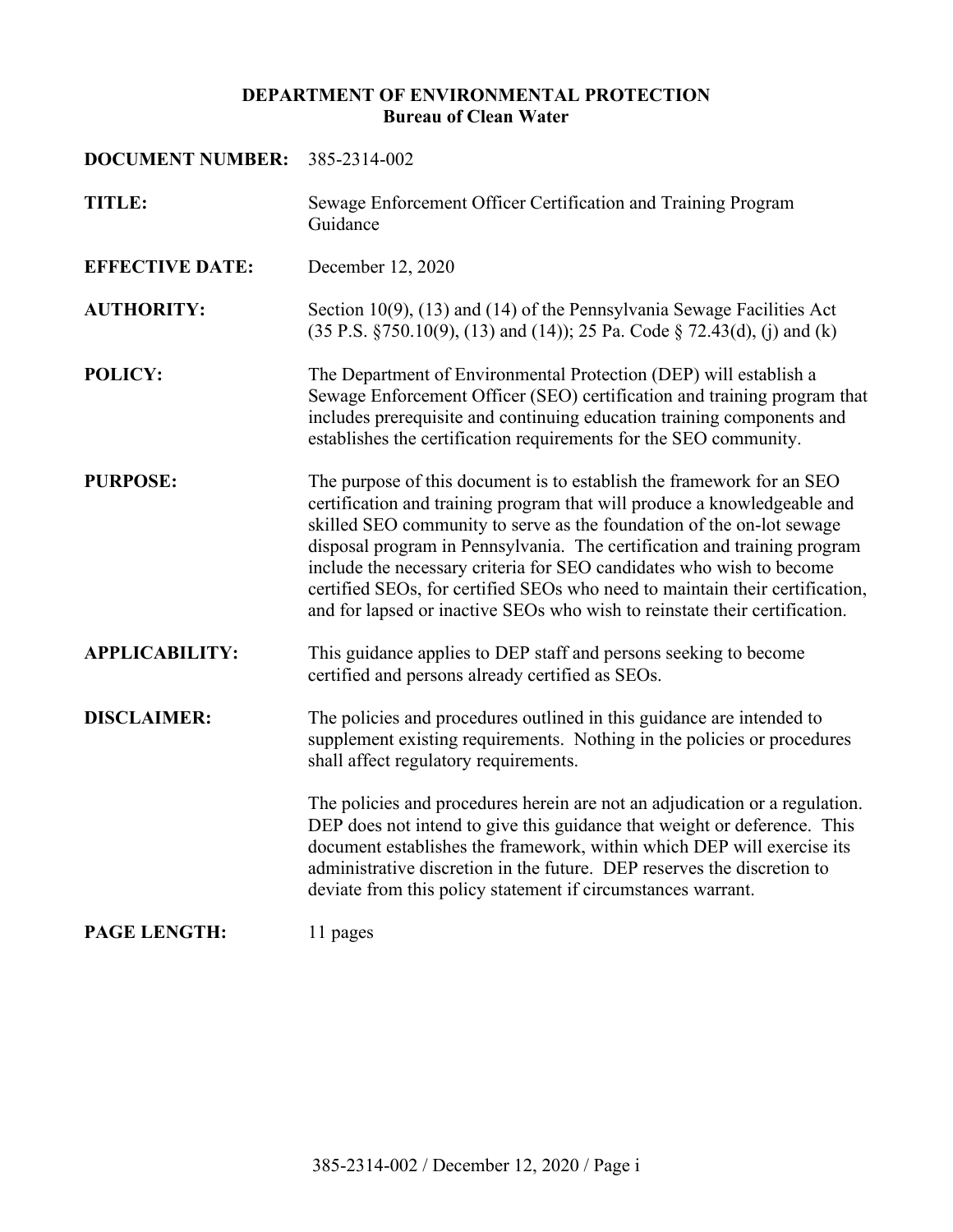## **I. GENERAL**

- A. This guidance establishes a framework for DEP to manage its SEO training and certification program with the goal of meeting the individual needs of members of the SEO community and to support the general needs of local agencies in the Commonwealth.
- B. To fulfill its SEO training responsibility, DEP has developed an integrated training curriculum comprised of precertification and continuing education (CE) subject material. Successful completion of a precertification training curriculum is a prerequisite for taking the SEO certification examination (exam) for the first time. Following certification, CE training is necessary to maintain an SEO's certification. All training is delivered through a combination of instructor-led classroom training, self-study web-based training or eLearning, self-study correspondence training or distance education, webinars, and customized individual training.
- C. DEP may use department assets or resources to develop and deliver precertification training and CE training, or DEP may contract with a third party to provide these services.
- D. At the time of this publication, all training is being offered to SEO candidates and certified SEOs through DEP-approved third-party training sponsors and DEP-approved courses. A separate guidance document, *Act 537 Program Guidance; Training Provider Manual for the Pennsylvania Onlot Sewage System Training Program* [\(385-2314-001\)](http://www.depgreenport.state.pa.us/elibrary/GetFolder?FolderID=4619), details the methodology for application for, and review and approval of third-party provider-based training sponsors and courses for precertification and CE training.
- E. Pennsylvania Clean Water Academy

DEP's Bureau of Clean Water has a learning management system entitled the Pennsylvania Clean Water Academy (PaCWA). The PaCWA serves the SEO certification and training program by providing self-service for SEOs to find training courses, register for training courses, check on their training status, update their personal information, and renew their certification. In addition, potential SEO candidates will be able to register for precertification courses and the SEO certification exam. The PaCWA is located at [https://pacleanwateracademy.remote-learner.net.](https://pacleanwateracademy.remote-learner.net/)

- F. Statutory and Regulatory Authority
	- 1. The Pennsylvania Sewage Facilities Act (35 P.S. §§ 750.1-750.20a) (Act) assigns certain responsibilities for sewage facilities planning and permitting to local agencies. Under the Act, local agencies are responsible for issuing permits for certain on-lot sewage systems (35 P.S. § 750.7), and have the authority to prevent or restrain violations and abate nuisances (35 P.S. §§ 750.12-750.15). The powers and duties of local agencies related to permitting on-lot sewage systems are also set forth in regulations (25 Pa. Code § 72.42).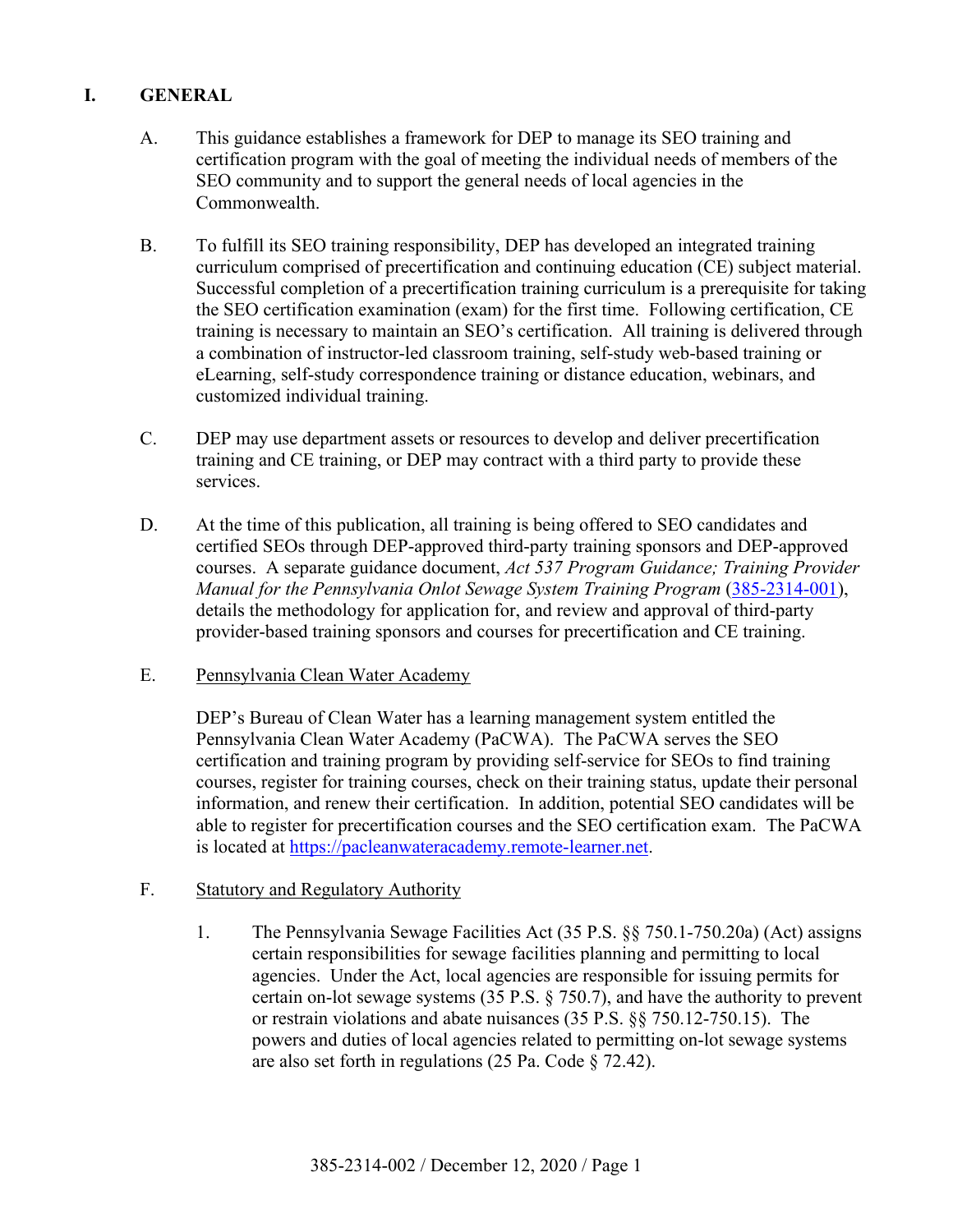- 2. Local agencies are required to employ an adequate number of SEOs to fulfill their sewage facilities permitting responsibilities (35 P.S. § 750.8(b); 25 Pa. Code  $§ 72.42(a)(1)).$
- 3. DEP has the duty to establish a training program for SEOs, including minimum training requirements and curriculum for certification, and to require SEOs to participate in the training program (35 P.S. §§ 750.10(9), 750.10(13), 750.10(14); 25 Pa. Code § 72.43(d), (j), and (k)).
- 4. DEP has the power and duty to revoke or suspend the certification of SEOs for cause, or to recommend reinstatement of the same (35 P.S. § 750.10(10); 25 Pa. Code  $\S$  72.43(e), (f), (g), (h), and (k)).
- 5. The State Board for the Certification of Sewage Enforcement Officers (the Board) is responsible for administering the SEO certification program and has the authority to hear appeals and issue adjudications on DEP actions to revoke or suspend an SEO's certification (35 P.S. § 750.11(b); 25 Pa. Code §§ 72.52 and 72.58).

## G. Contact Information

This guidance, including all information relative to becoming and maintaining an SEO certification, is posted on DEP's website [www.dep.pa.gov.](http://www.dep.pa.gov/) DEP may also utilize other web-based technologies to disseminate information and manage the SEO certification process.

If you have questions related to this guidance, contact DEP at:

Pennsylvania Department of Environmental Protection Bureau of Clean Water Division of Municipal Facilities P.O. Box 8774 Harrisburg, PA 17105-8774

Phone: 717-772-2186 Fax: 717-772-4474 Email: [RA-seotrng@pa.gov](mailto:RA-seotrng@pa.gov)

# **II. PRECERTIFICATION TRAINING**

A. Persons who desire to become a certified SEO will successfully complete a DEP-approved soils course, a DEP-approved SEO precertification academy, and successfully pass a written exam administered by the Board.

## B. Soils Course

One part of an SEO candidate's precertification training is a comprehensive DEP-approved soils course designed to teach the overarching principles of how soils relate to on-lot sewage treatment and disposal. At a minimum, the course will cover: concepts and terminology necessary to understand soil development, formation, classification, composition; and physical and chemical properties of soil as they relate to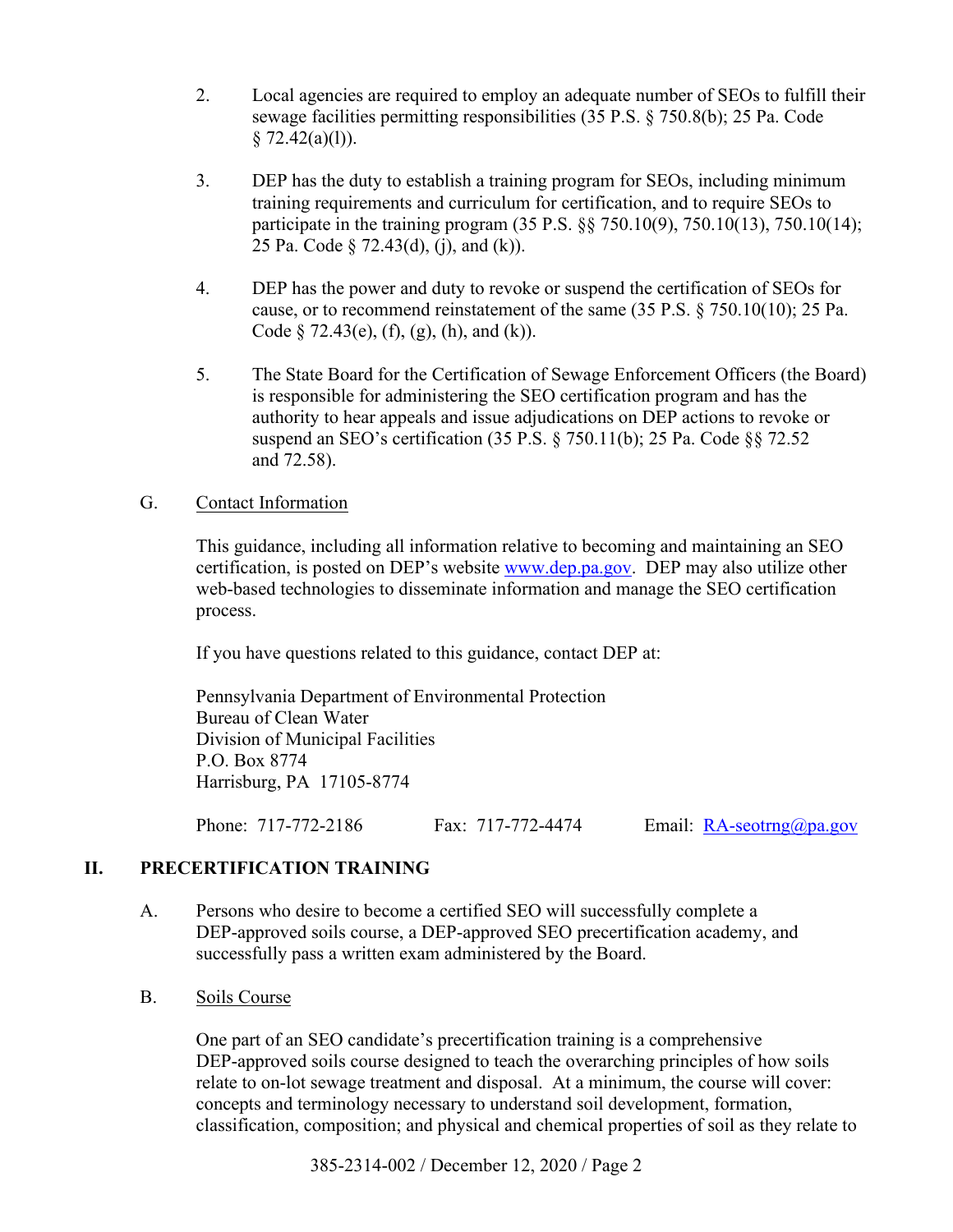on-lot sewage treatment and disposal. An approved course can have multiple delivery methods but will be heavily weighted with hands-on instruction in the field. Emphasis will be placed on soil description and interpretation as they relate to identifying limiting zones in a three-dimensional landscape. The course will include an examination that the candidate should pass. A candidate will be allowed to take the soils exam three (3) times. After the third failed attempt, the candidate will retake the soils course before retaking the soils exam. If the candidate does not pass the soils exam on additional attempts, the same conditions apply. An SEO candidate will successfully complete the soils course before sitting for the SEO certification exam. A candidate who is certified through the Soil Science Society of America (SSSA) as a Certified Professional Soil Scientist (CPSS) or a Certified Professional Soil Classifier (CPSC) may elect to test out of the DEP-approved soils course. If the CPSS or CPSC fails the exam, the candidate will take the soils course and all the above conditions apply.

#### C. SEO Precertification Academy

A second part of an SEO candidate's precertification training is the "SEO Precertification Academy." This course is designed to provide the basic skills and knowledge a future SEO needs to work for a local agency, and to prepare the SEO for permitting on-lot sewage disposal systems in a municipality. An SEO candidate will successfully complete the SEO Precertification Academy before sitting for the SEO certification exam.

This DEP-approved training course covers 25 Pa. Code Chapters 71, 72 and 73. The training focuses on teaching the basic skills necessary for an individual to perform as an SEO. At a minimum, the training will cover: slope determination, isolation distances, soil probe evaluations, soil surveys, site evaluations, site testing, daily flow calculations, percolation testing, sewage system selection, building sewers, treatment tanks, distribution systems, absorption area construction, system installation, final system inspections, sewage facilities planning, administration, and system malfunctions and repairs.

D. Candidates who want to pursue SEO precertification training can access the PaCWA [\(https://pacleanwateracademy.remote-learner.net\)](https://pacleanwateracademy.remote-learner.net/) for a list of DEP-approved training courses. The candidate should follow the instructions in the PaCWA for course registration and schedule information. A candidate who successfully completes precertification training will receive a certificate of completion.

## **III. SEO CERTIFICATION EXAMINATION**

- A. An SEO candidate will successfully complete all DEP-approved precertification training courses before taking the SEO certification exam. Proof in the form of a certificate of completion is necessary.
- B. To sit for an SEO certification exam, a candidate should register for the exam by the due date posted on DEP's website. A candidate can register to sit for the SEO certification exam through the PaCWA, or by submitting an application with the application fee to the Board.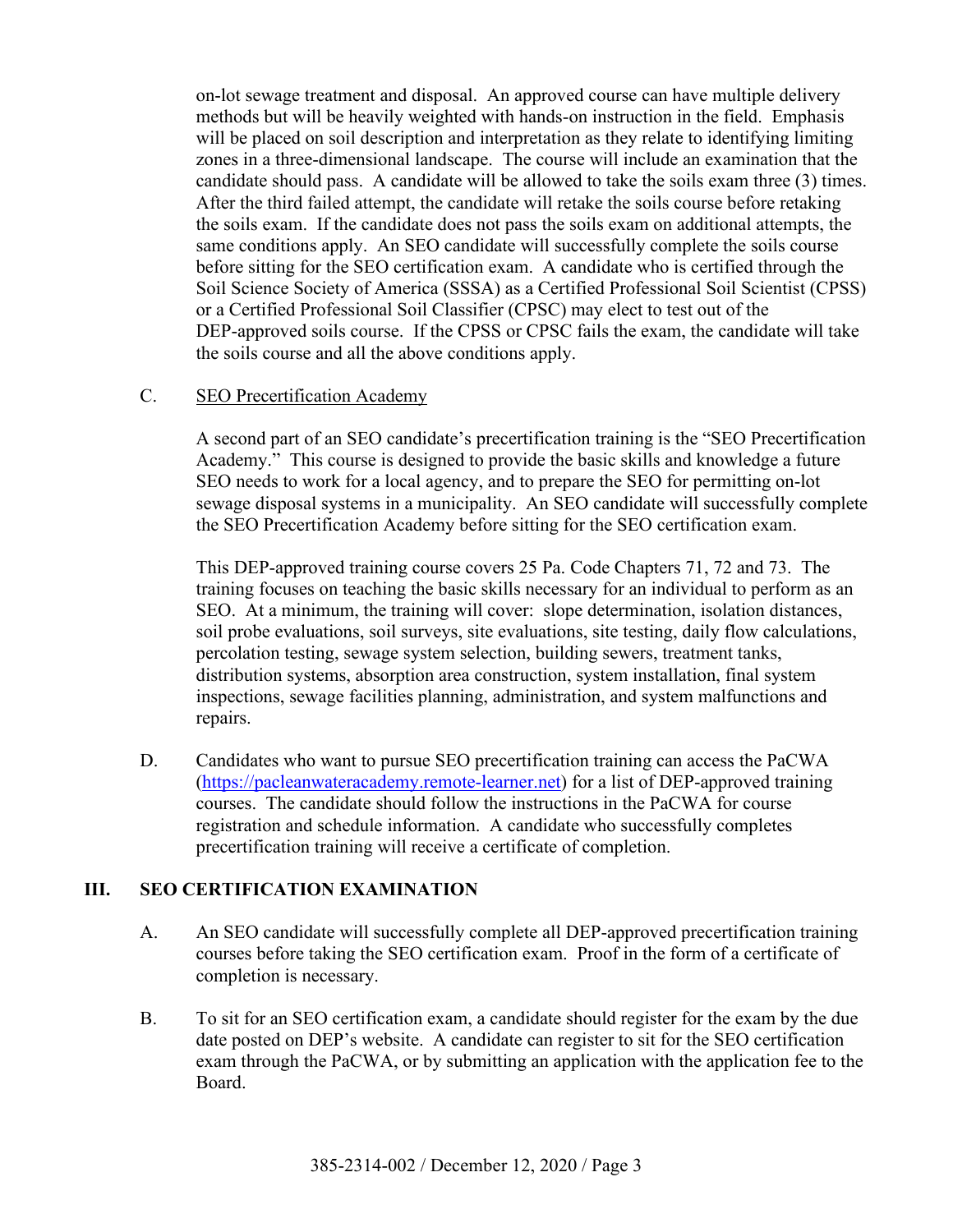- C. The Board Secretary will notify a candidate that the candidate has been admitted to the SEO certification exam and will provide further information to the candidate as necessary prior to the exam.
- D. A minimum of four (4) SEO certification exams are scheduled each year.
- E. The Board announces the location and time of each SEO certification exam in the *Pennsylvania Bulletin* and on the SEO and Board webpages on the DEP website at the beginning of each calendar year. The announcement includes registration information for the SEO certification exam.
- F. The SEO certification exam consists of 100 multiple choice questions organized into four (4) categories: planning, administration, soils, and technical. The SEO certification exam is open book and a candidate has a maximum of three and a half (3.5) hours to complete the exam.
- G. A passing grade for the SEO certification exam consists of five (5) scores: a candidate achieves at least 50% in each of the four (4) specific categories listed above, and an overall average score of at least 70%.
- H. A candidate who passes the SEO certification exam and satisfies all eligibility requirements set forth in the regulations may be certified to perform the duties of an SEO by the Board. Within 30 days of the exam date, the Board certifies by a majority vote each eligible candidate who passed the exam. These votes occur during the public meetings held by the Board. If the Board does not meet within the 30-day time period after an SEO certification exam, a candidate who has passed the exam is deemed certified.
- I. A candidate who does not pass the SEO certification exam will be notified by the Board Secretary and informed of the future exam schedule.
- J. Upon the Board's action of certifying an eligible SEO candidate, the Board Secretary will provide a wall certificate with the SEO's individual certification number and date of certification along with two certification pocket cards. The SEO's individual certification number and the date of expiration of the SEO's certification are listed on the pocket card. One pocket card is meant to be displayed with the certificate. The other pocket card should be carried by the SEO for identification purposes.
- K. A candidate may sit for the SEO certification exam three (3) times. After the third failed attempt, the candidate is not permitted to retake the certification exam for one (1) year and will repeat the SEO Precertification Academy training course before taking the certification exam again. The candidate does not need to repeat the Precertification Soils Course before taking the certification exam again. If the candidate does not pass the SEO certification exam on additional attempts, the same conditions for repeating the SEO Precertification Academy apply. Thereafter, a candidate may take the certification exam only once in a calendar year until the certification exam is passed.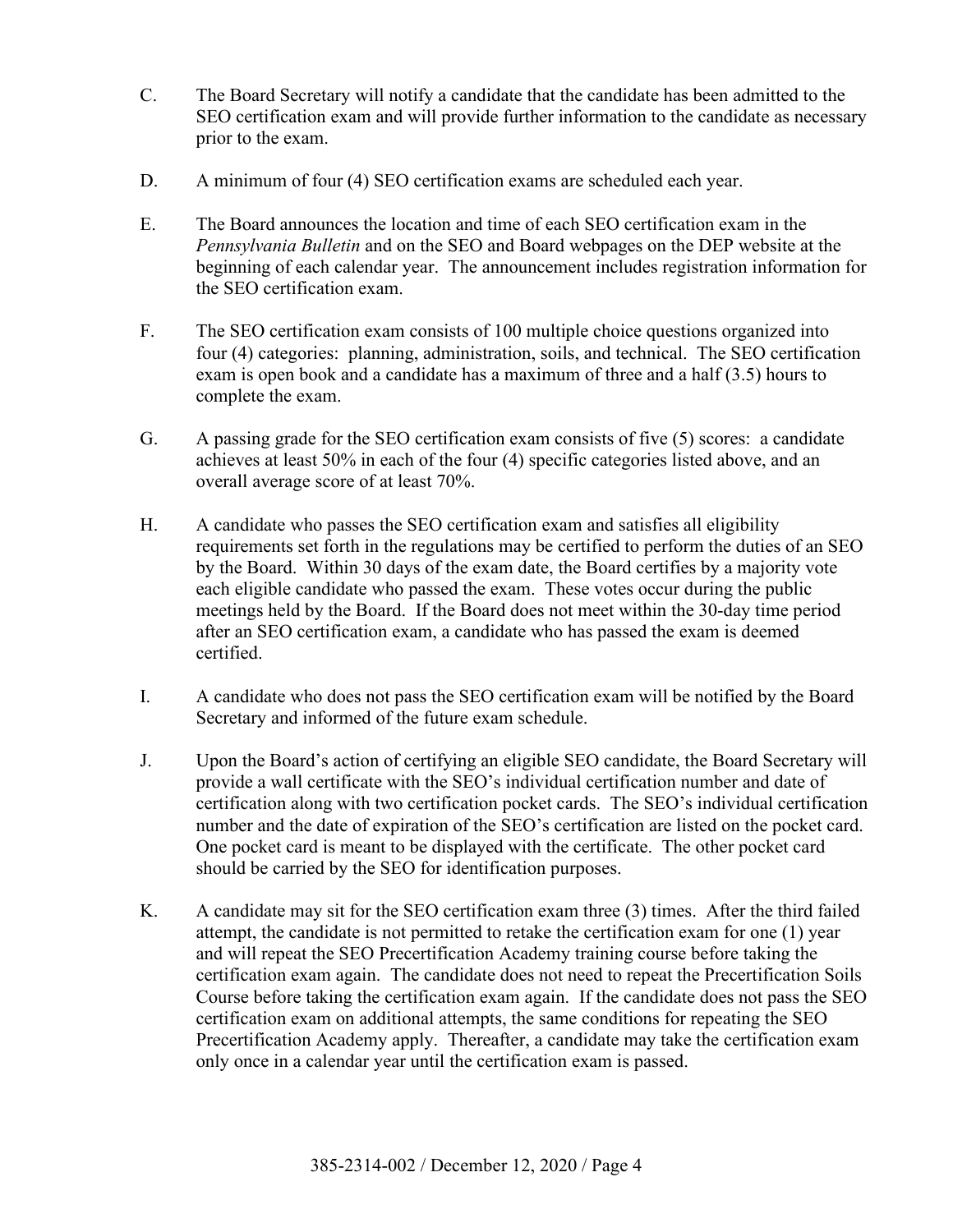# **IV. SEO CONTINUING EDUCATION TRAINING**

CE training is designed to provide the SEO with additional skills, knowledge, and resources so that the SEO is better equipped to make decisions that ultimately protect Pennsylvania's public health and environment. An SEO should continue to acquire skills to provide the best available service to persons who are planning to install new systems, are installing new systems, or are repairing malfunctioning systems.

The following items highlight the SEO CE Program:

- A SEOs should complete 15 CE credits during each certification cycle.
- B For new SEOs, **effective upon publication of this guidance document, the certification cycle will move to a two-year rolling cycle**. For example, after the SEO Precertification Academy is complete and the exam is passed, SEOs will have two (2) years from the SEO's certification date to obtain 15 CE credits.
- C. Existing SEOs in the current two-year certification cycle that starts on October 1 and ends on September 30 will stay in this cycle unless the SEO enters lapsed status.
- D. If an SEO is unable to obtain 15 CE credits within the SEO's two-year cycle, the SEO's certification will lapse. If the lapsed SEO can obtain enough credits to meet the 15 CE credit requirement and pays the renewal fee, the SEO will move to active status after completion of the renewal process within the PaCWA. The start of the new two-year cycle will begin on the date of achieving active status. For example, an SEO's certification lapsed on July 1, 2019; the SEO obtains the required CE credits, renews, and pays the renewal fee on December 15, 2019. The SEO's two-year cycle for obtaining 15 CE credits is now December 15, 2019 to December 14, 2021.
- E. If a lapsed SEO is unable to obtain 15 CE credits within two (2) years after the lapse date, the SEO's certification becomes inactive. To return to active status, the SEO should complete any DEP-required precertification courses that the SEO has not taken previously. If the SEO previously completed the precertification courses, the SEO need not take the courses again, but the SEO will retake and pass the precertification soils exam and the SEO certification exam to show competency with the material.
- F. An SEO who earns more than 15 CE credits within a certification cycle will be able to carry over three (3) credits into their next cycle.
- G. An SEO may complete as many CE courses as desired during a certification cycle. All courses taken are displayed on the SEO's training report for historical reference, but CE credits more than the required 15 will not be added into the "total credit count" on the report or carried over into the next cycle.
- H. DEP may waive or adjust the amount of minimum CE credits when circumstances beyond the control of all participants warrant. In the event of this situation, DEP would make an announcement to all active and lapsed SEOs and post the announcement on the DEP website. DEP will make this announcement as early as possible.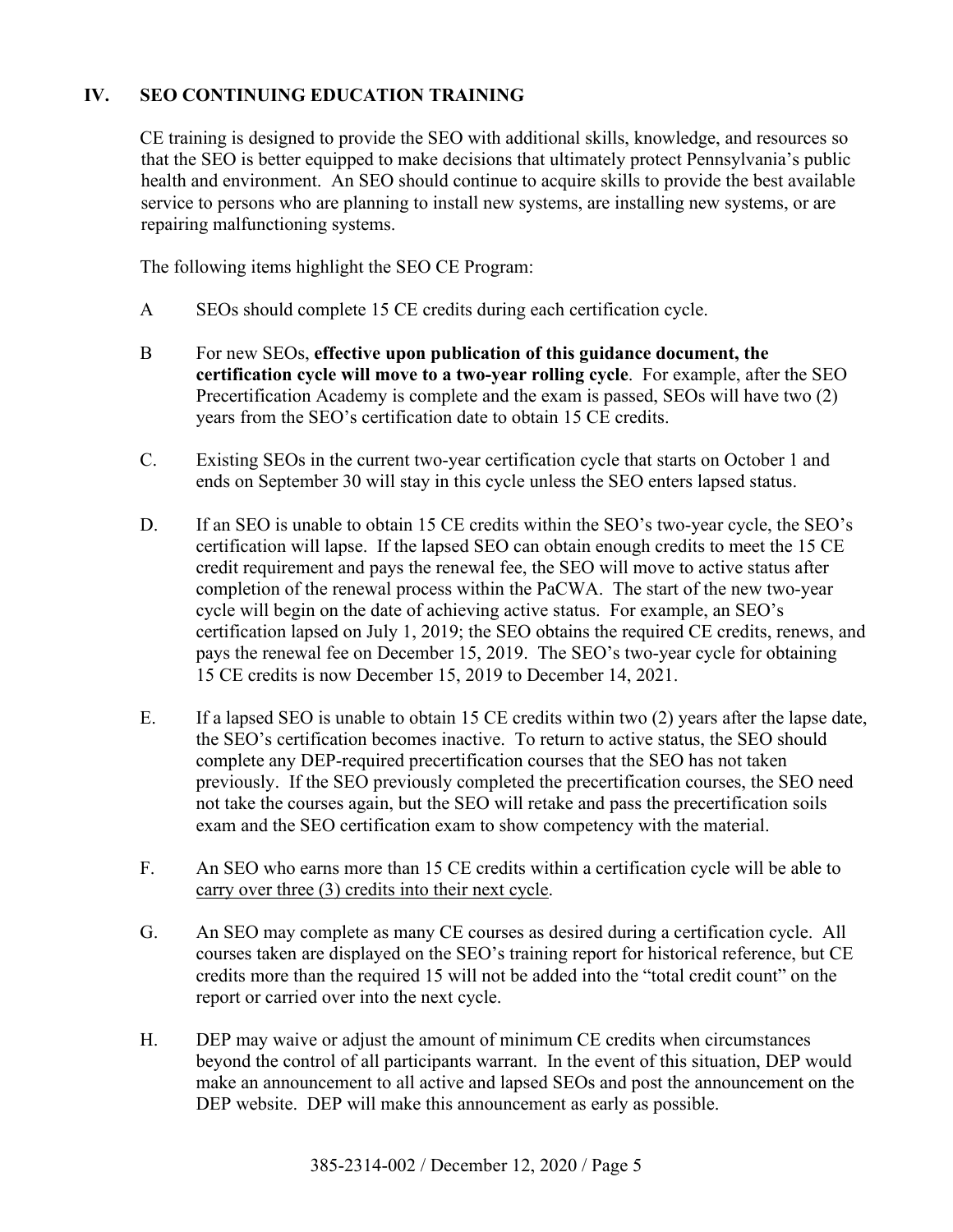- I. DEP may designate certain CE courses as requisite for certification renewal and may establish a specific "completion date" for such courses. The criteria for establishing requisite course training is based on the subject matter being critical to public health and integral to SEO job performance but may not be covered in sufficient detail during the precertification training.
	- 1. If a requisite course has a post-test, the SEO will achieve a passing score on the post-test to receive CE credit for the course. The date of course completion as noted on the SEO's training record report is the date on which the SEO passed the post-test.
	- 2. DEP believes that a comprehensive soils course is fundamental for all SEOs. Therefore, DEP expects every SEO to take and successfully complete a DEP-approved soils course. Effective immediately, any SEO who has not taken and successfully passed the previous requisite course *#109 Advanced Soils,* or an equivalent DEP-approved soils course as stated in *Section II.B*., should take a DEP-approved soils course within five (5) years of the date this guidance becomes final.
		- a. An SEO will be allowed to take the soils exam three (3) times. After the third failed attempt, the SEO will retake the soils course before taking the soils exam. If the SEO does not pass the soils exam on additional attempts, the same conditions apply. If an SEO fails to successfully complete a DEP-approved soils course within five (5) years, the SEO's certification will become lapsed.
		- b. An SEO who is certified through the SSSA as a CPSS or a CPSC may elect to test out of the DEP-approved requisite soils course. If the CPSS or CPSC fails the exam, the candidate will take the soils course and the same conditions apply as in *Section IV.I.2.a.*
- J. CE credits are obtained after satisfactory completion of a DEP or a DEP-approved third-party classroom, correspondence, or web-based training course.
- K. The same course content can be taught through different delivery modes. For example, a course can be taught in the classroom, as a web-based course, or by correspondence. Please note that an SEO can take one (1) of these course delivery options only once during a certification cycle for CE credit.
- L. For certain DEP on-lot alternate technologies, an SEO is expected to complete a training course for that technology as a condition for independently issuing an on-lot sewage disposal system permit for that technology. If an SEO completes a technology course after having already satisfied the 15 CE credits, those CE credits will not roll over into the next certification cycle; however, the SEO would be delegated the authority to review permits for systems using that technology upon completion of the course.
- M. An SEO may repeat a CE course within a certification cycle but will not receive any additional credits for the course.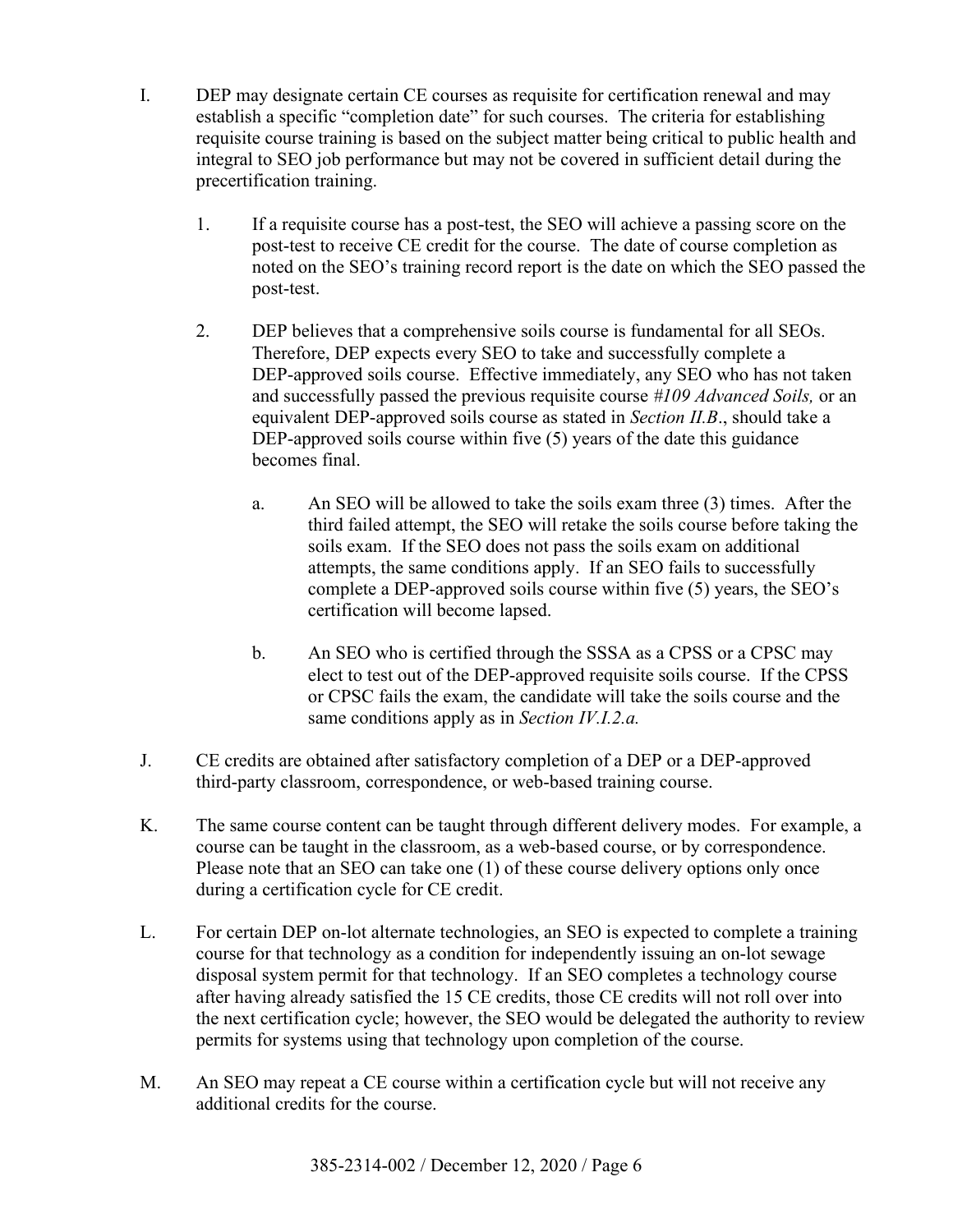- N. An SEO who misses more than 30 minutes per day of a course will not receive CE credits for that course. Continued participation in the course is at the instructor's discretion.
- O. An SEO should present a valid government-issued photo ID during course registration for admittance during instructor-led courses. An SEO may display the SEO's pocket card for supporting identification.
- P. An SEO is responsible for all course registrations and to take enough CE courses necessary to satisfy the SEO's certification training requirement.
- Q. The Board Secretary will maintain an SEO training database within the PaCWA. Any potential discrepancies with an SEO's training record report should be directed to the Board Secretary.
- R. The Board Secretary posts an updated list of active SEOs on the DEP website after every certification exam. This public list includes contact information for all active SEOs such as: their name, counties in which they work, addresses, email addresses, and telephone numbers.

# **V. SEO CERTIFICATION STATUS AND REQUIREMENTS**

## A. SEO Certification Renewals

The Board Secretary, through the PaCWA, will provide reminders to all active SEOs to renew their certification two (2) months before their certification cycle ends. If an active SEO does not renew their certification by the end of the certification cycle or does not complete the requisite CE requirements, the SEO's certification will lapse. Failure to meet re-certification requirements for an SEO's lapsed certification will result in the SEO's certification becoming inactive. A person cannot be employed as an SEO while in a lapsed or inactive certification status.

- 1. Active SEO Certification Renewal
	- a. Prior to renewing an SEO certification, the SEO will have acquired 15 CE credits within the SEO's certification cycle. An SEO should retain course completion certificates in case of conflict with DEP records.
	- b. An SEO should renew their certification online through the PaCWA or submit the SEO certification renewal application to the Board Secretary with a renewal fee of \$50 by the end of the SEO's certification cycle.
	- c. Certification renewal is contingent upon the SEO being in compliance with the Act and the regulations implementing the Act.
	- d. The Board Secretary verifies SEO certification renewals through the PaCWA and processes all renewal applications. The pocket cards will have an expiration date for the SEO's new certification cycle and will be printable from the PaCWA.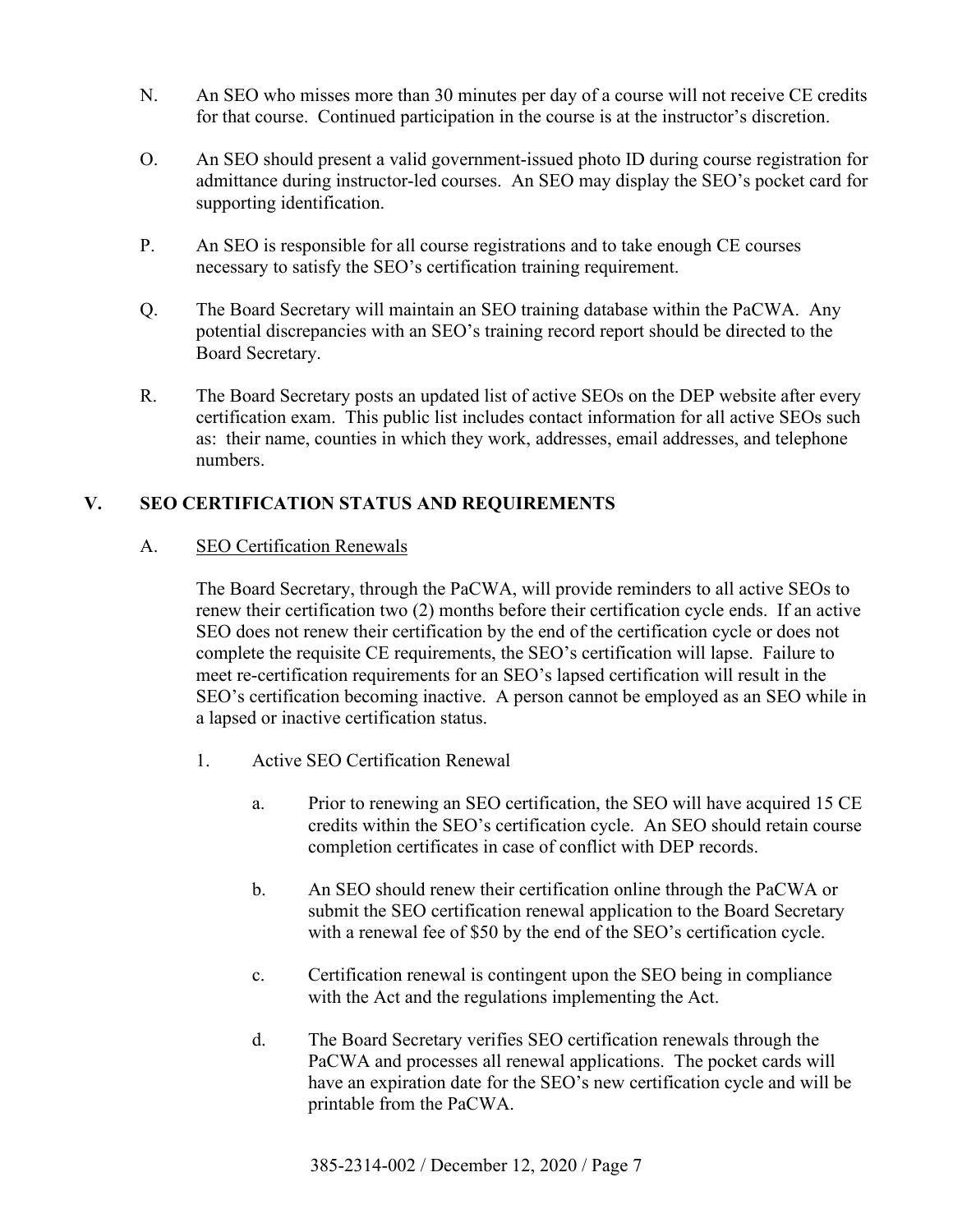- 2. Lapsed SEO Certification Renewal
	- a. An SEO whose certification lapses because the SEO did not acquire the requisite CE credits within the certification cycle will be placed in lapsed certification status and cannot be employed as an SEO. The SEO has two (2) years from the end of the cycle in which the SEO's certification lapsed to satisfy the 15 CE credit requirement.
	- b. After the SEO whose certification is in lapsed status completes the required training, the SEO may apply to the Board Secretary, through the PaCWA, for renewal of their SEO certification.
	- c. An SEO may also be placed in lapsed certification status because the SEO failed to renew through the PaCWA or otherwise failed to submit the renewal application and/or renewal fee on time. The SEO has two (2) years from the end of the cycle in which the SEO's certification lapsed to renew online and/or submit a renewal application and fee.
	- d. The Board Secretary verifies SEO certification renewals through the PaCWA and processes renewal applications for SEOs with certifications in lapsed status. The pocket cards will have an expiration date for the SEO's new certification cycle, which will be two (2) years from the date the SEO regained active certification status and will be printable from the PaCWA.
	- e. If an SEO does not complete the 15 CE credit requirement and renew through the PaCWA or submit a renewal application and renewal fee for the certification cycle in which the SEO's certification lapsed, the SEO's certification expires and the SEO's certification becomes inactive. An SEO in inactive certification status cannot renew their SEO certification. An SEO wanting to regain active certification status will complete the certification reinstatement process (*Section V.B*.).

## B. SEO Certification Reinstatement

A previously certified SEO whose certification became inactive may seek to have the SEO certification reinstated.

- 1. Inactive SEO Certification Status
	- a. To have SEO certification reinstated, a previously certified SEO whose certification became inactive will pass the precertification soils course and the SEO certification exam.

A previously certified SEO who had formerly completed a DEP-approved precertification soils course or is certified through the SSSA as a CPSS or a CPSC may elect to test out of the DEP-approved soils course. A previously certified SEO who wishes to take the precertification soils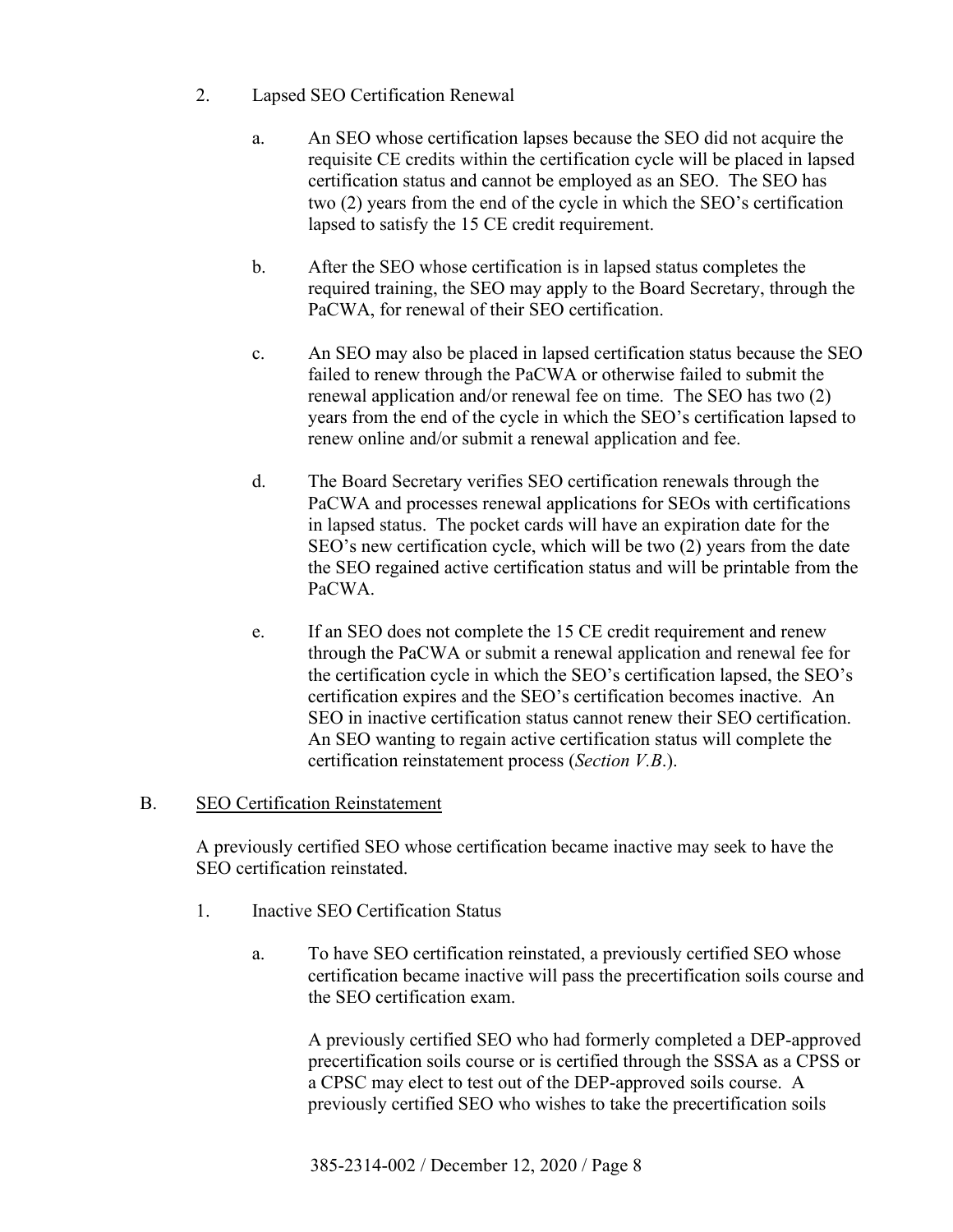course and/or test and the SEO certification exam should refer to *Sections II.B.* and *III.* of this guidance.

- b. A previously certified SEO whose SEO certification is reinstated will be reassigned the SEO's original certification number.
- c. A previously certified SEO may be required to take an additional training course or courses as a condition for reinstatement to active status.
- d. Previous delegation authority to review and approve alternate on-lot technologies may not carry over if the SEO's certification is reinstated to active status. DEP will review the previously approved alternate on-lot technology course(s) completed by the SEO and determine if the SEO needs to complete the course(s) again.
- 2. Suspended SEO Certification Status
	- a. A previously certified SEO whose certification has been suspended and is seeking reinstatement should submit a written request for reinstatement to DEP within two (2) years of the date of suspension, or otherwise follow the specific terms for reinstatement outlined in the DEP Order suspending the SEO's certification, or any settlement agreement or Board decision due to an appeal of the DEP Order. The previously certified SEO whose certification has been suspended for more than two (2) years will have the SEO's certification revoked by DEP.
	- b. DEP may reinstate a suspended SEO certification under the following circumstances:
		- 1) The previously certified SEO has taken and passed the precertification soils course and the SEO certification exam.

A previously certified SEO who had formerly completed a DEP-approved precertification soils course or is certified through the SSSA as a CPSS or a CPSC may elect to test out of the DEP-approved soils course. A previously certified SEO who wishes to take the precertification soils course and/or test and the SEO certification exam should refer to *Sections II.B.* and *III.* of this guidance.

2) The previously certified SEO has satisfactorily completed any special training program designed by DEP to strengthen a specific weakness in the SEO's administration of the Act or regulations. The program may entail the use of testing procedures including, but not limited to field evaluation of technical performance and written or oral examination of standards and procedures.